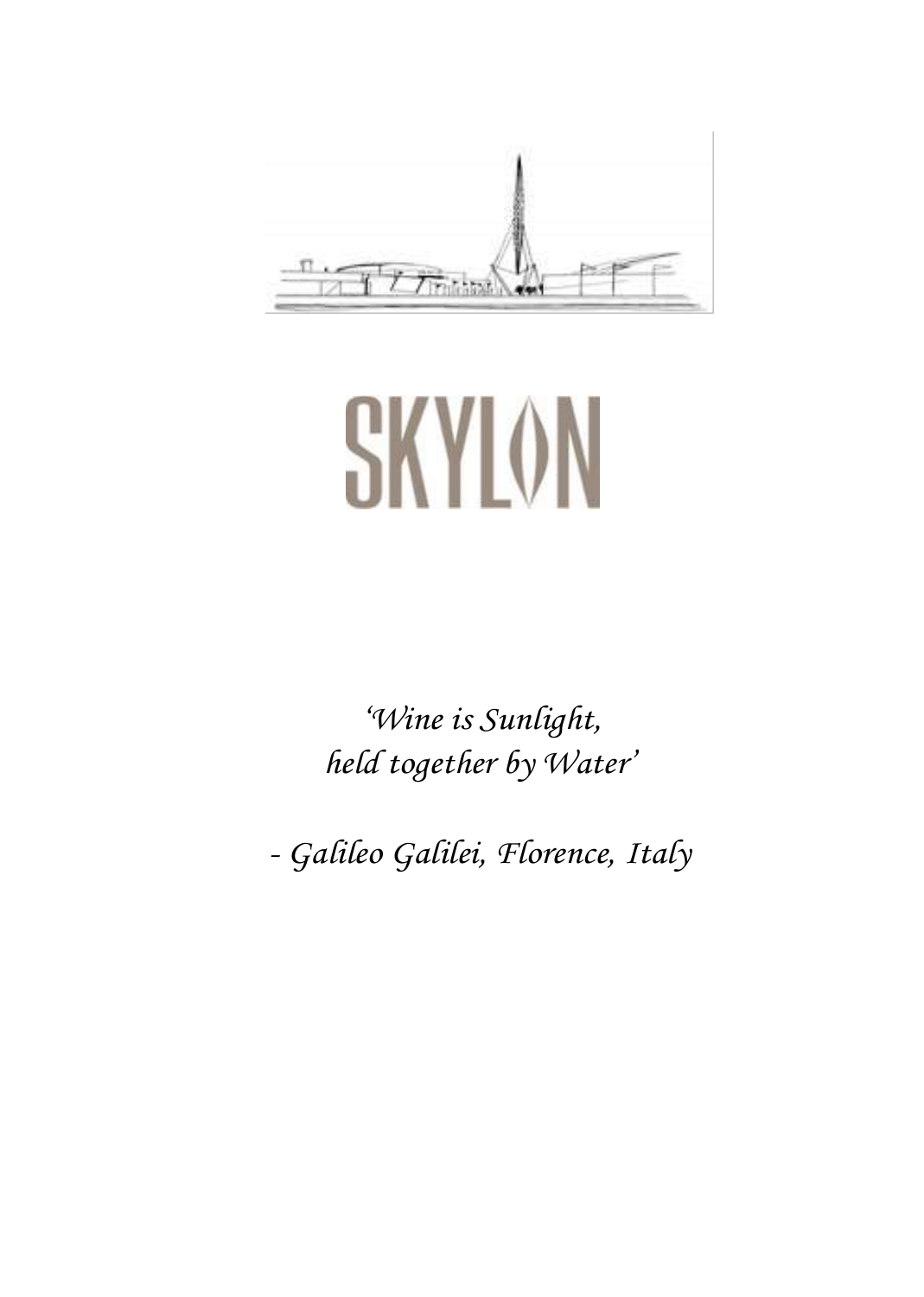# **FIND YOUR WAY AROUND…**

| Nyetimber Sparkling wine list | Page 2  | Sparkling wines    | Page 13 |
|-------------------------------|---------|--------------------|---------|
| Champagnes                    | Page 3  | House wines        | Page 12 |
| Wines by the glass            | Page 15 | Big Size bottles   | Page 13 |
| Roses wines                   | Page 13 | Small Size bottles | Page 13 |
| Non-Alcoholic wines           | Page 13 |                    |         |

#### **WHITE WINES RED WINES**

| France                            | Page 4,5 | France                     | Page 8, 9 |
|-----------------------------------|----------|----------------------------|-----------|
| Italy, Spain                      | Page 5   | Italy, Spain               | Page 10   |
| Portugal, Germany, Austria        | Page 6   | Portugal, Germany, England | Page 11   |
| England, Hungary, Greece          | Page 6   | Bulgari, Lebanon           | Page 11   |
| South Africa, USA, Chile          | Page 7   | South Africa, USA          | Page 11   |
| Argentina, Australia, New Zealand | Page 7   | Brazil, Chile, Argentina   | Page 12   |
|                                   |          | Australia, New Zealand     | Page 12   |

#### **SWEET & DESERT WINES FORTIFIED WINES**

| ge 13 | Portugal (Port, Madeira)    | Page 13 |
|-------|-----------------------------|---------|
|       | <b>ge 13</b> Spain (Sherry) | Page 13 |

France (Sauternes, Loire, Roussillon) **Page** Hungary (Tokaji) **Page 13** Canada (Ice wine) **Page 13** Italy, Australia **Page 13**

**Example 1** Item Not Available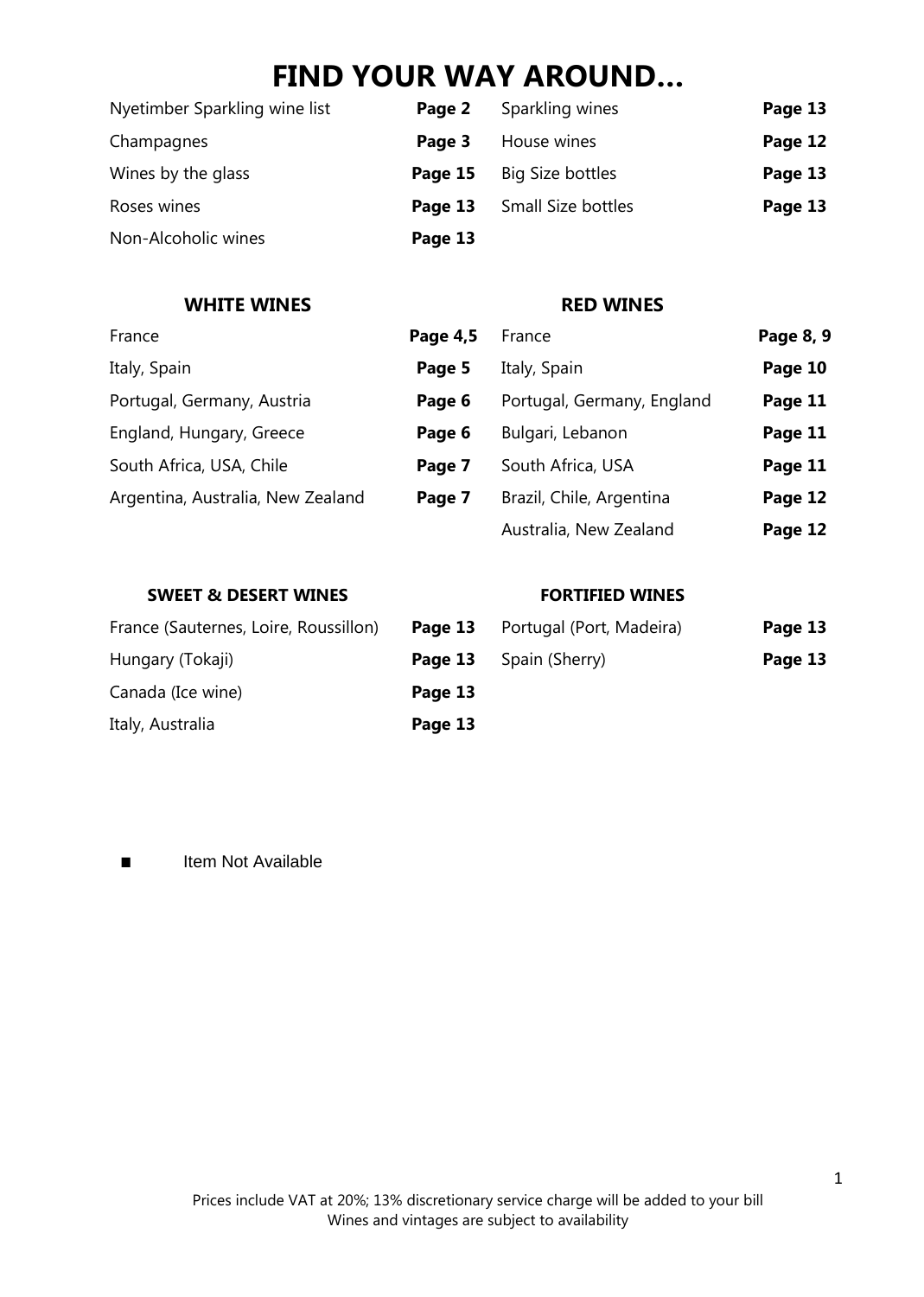

# **NYETIMBER**

*For over 30 years, Nyetimber has had a single aim: to make the finest English Sparkling Wine, one to rival the very best in the world.* 

| <b>English Sparkling Wine</b>                    | Glass<br>125ml     | <b>Bottle</b><br>750ml |
|--------------------------------------------------|--------------------|------------------------|
| Nyetimber Classic Cuvee NV, England              | 16                 | 85                     |
| Nyetimber Cuvee Chérie Demi-Sec NV, England      |                    | 96                     |
| Nyetimber Blanc de Blanc 2014, England           | 18                 | 109                    |
| Nyetimber 1086 Prestige Cuvee 2010, England      |                    | 235                    |
| <b>Sparkling Rosé</b>                            |                    |                        |
| Nyetimber Rosé NV, England                       |                    | 99                     |
| Nyetimber 1086 Prestige Cuvee Rosé 2010, England |                    | 275                    |
| <b>Share a Larger Bottle</b>                     |                    |                        |
| Nyetimber Classic Cuvee NV, England              | Magnum<br>1500ml   | 165                    |
| Nyetimber Classic Cuvee NV, England              | Jeroboam<br>3000ml | 335                    |

**# P e r f e c t l y B r i t i s h # N y e t i m b e r**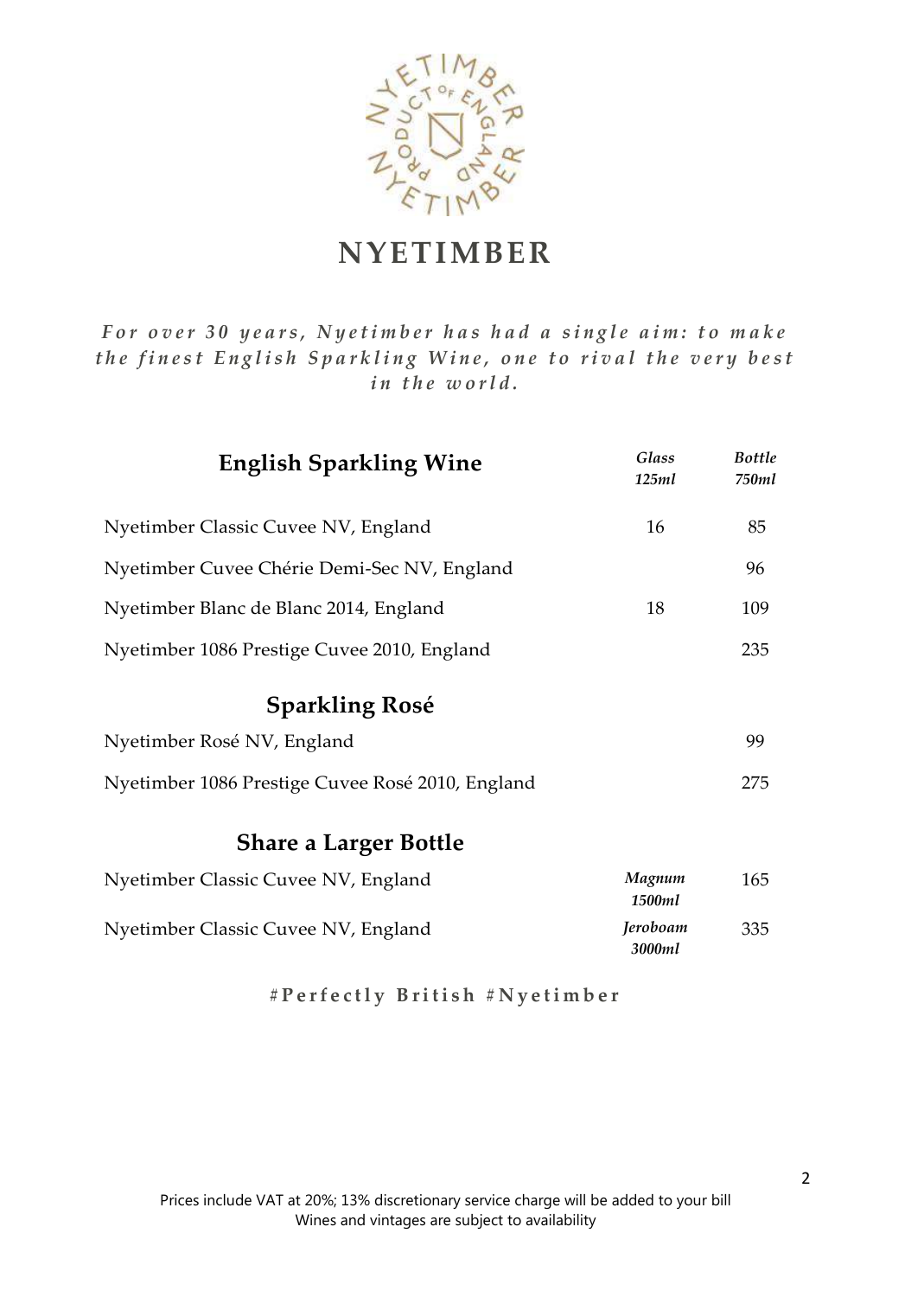## **CHAMPAGNES**

| <b>VINTAGE</b> | <b>BOTTLE £</b> |
|----------------|-----------------|
|                | 90              |
|                | 95              |
|                | 115             |
| 2008           | 129             |
|                | 127             |
|                | 134             |
| 2009           | 139             |
|                | 150             |
|                | 149             |
|                | 155             |
| 2012           | 149             |
| 2013           | 159             |
|                | 160             |
| 2009           | 167             |
| 2012           | 245             |
| 2002           | 255             |
|                | 275             |
| 2007           | 350             |
| 2013           | 375             |
|                |                 |

#### **ROSE CHAMPAGNES**

| Taittinger "Brut Reserve", Reims               | 179. |
|------------------------------------------------|------|
| <b>CHAMPAGNE – BIG SIZE BOTTLES (1500ML)</b>   |      |
| Laurent Perrier "Cuvee Rose", Tours-Sur- Marne | 145  |
| Pommery "Rose Apanage", Reims                  | 137  |
| Taittinger "Prestige Rose", Reims              | 128  |

| Moet & Chandon "Imperial" Brut, Epernay | 182 |
|-----------------------------------------|-----|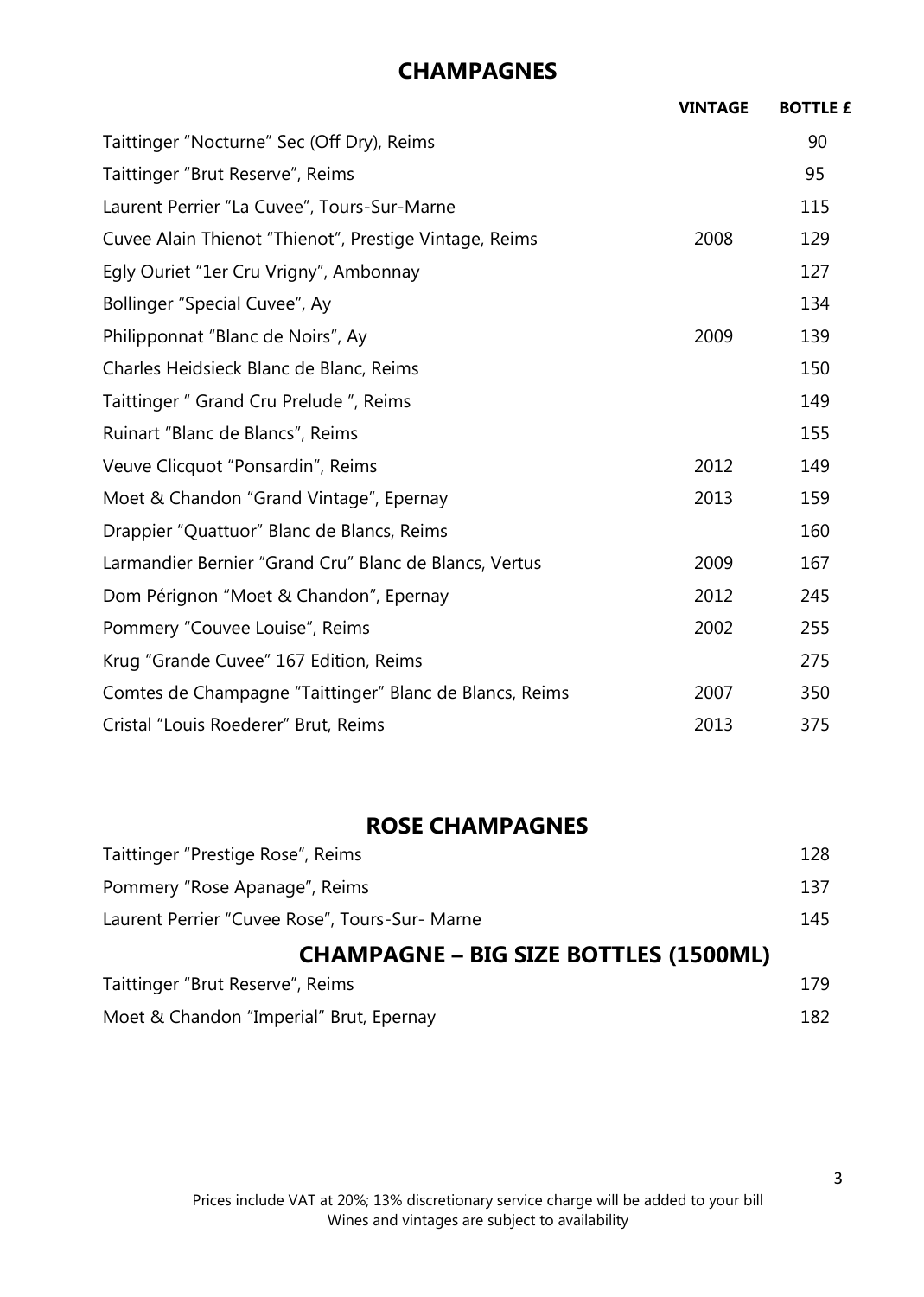| <b>FRANCE - BORDEAUX</b>                                                     | <b>VINTAGE</b> | <b>BOTTLE £</b> |
|------------------------------------------------------------------------------|----------------|-----------------|
| Bordeaux Blanc "Sauvignon Blanc" Beau Mayne, Dourthe,                        | 2020           | 47              |
| L'Esprit de Chevalier Blanc "Domaine de Chevalier" Pessac-Leognan            | 2013           | 78              |
| <b>FRANCE - BURGUNDY</b>                                                     |                |                 |
| Petit Chablis "Domaine La Motte" Family Michaut                              | 2020           | 59              |
| Chablis "Domaine La Motte" Family Michaut                                    | 2020           | 64              |
| Chablis "1er Cru Vailons" Domaine du Chardonnay                              | 2018           | 75              |
| Chablis "1er Cru Montmains" Jean Marc Brocard                                | 2017           | 85              |
| Chablis "1er Cru Les Vaudevey" Domaine Laroche                               | 2019           | 85              |
| Chablis "Grand Cru Les Clos" L'enclos, Bouchard Family                       | 2018           | 145             |
| Chablis "Grand Cru Les Blanchots" La Reserve de L'Obedience, Domaine Laroche | 2016           | 185             |
| Saint Aubin "1er Cru Le Champlot" Sylvain Langoureau, Beaune                 | 2018           | 79              |
| Pernand-Vergelesses, Vallet Freres, Beaune                                   | 2018           | 96              |
| Meursault "Domaine Michelot", Beaune                                         | 2019           | 120             |
| Meursault "1er Cru Genevrieres" Joseph Drouhin, Beaune                       | 2015           | 215             |
| Puligny-Montrachet "Francois Carrilon", Beaune                               | 2018           | 146             |
| Puligny-Montrachet "1er Cru Les Folatières" Alain Chavy, Beaune              | 2018           | 198             |
| Chassagne-Montrachet "Margot" Marc Colin, Beaune                             | 2019           | 139             |
| Corton "Grand Cru" Domaine Maillard, Beaune                                  | 2018           | 198             |
| Batard-Montrachet "Grand Cru" Vincent Morey, Beaune                          | 2017/18        | 389             |
| Macon-Villages "Fichet" Mâconnais                                            | 2020           | 54              |
| Saint Veran "Gueugnon Remand" Mâconnais                                      | 2018           | 58              |
| Pouilly-Fuisse "Vieux Murs" Mâconnais                                        | 2020           | 69              |
| <b>FRANCE - LOIRE VALLEY</b>                                                 |                |                 |
|                                                                              |                |                 |

| Muscadet "Sevre at Main" Sur Lie, Galais, Nantais                    | 2019 | 43 |
|----------------------------------------------------------------------|------|----|
| Quincy "Sauvignon Blanc" Quartz by Dimitri Mesnard, Master Sommelier | 2020 | 57 |
| Sancerre "Francois Millet"                                           | 2020 | 65 |
| Pouilly Fume "Berthiers" Jean Claude Dagueneau                       | 2020 | 78 |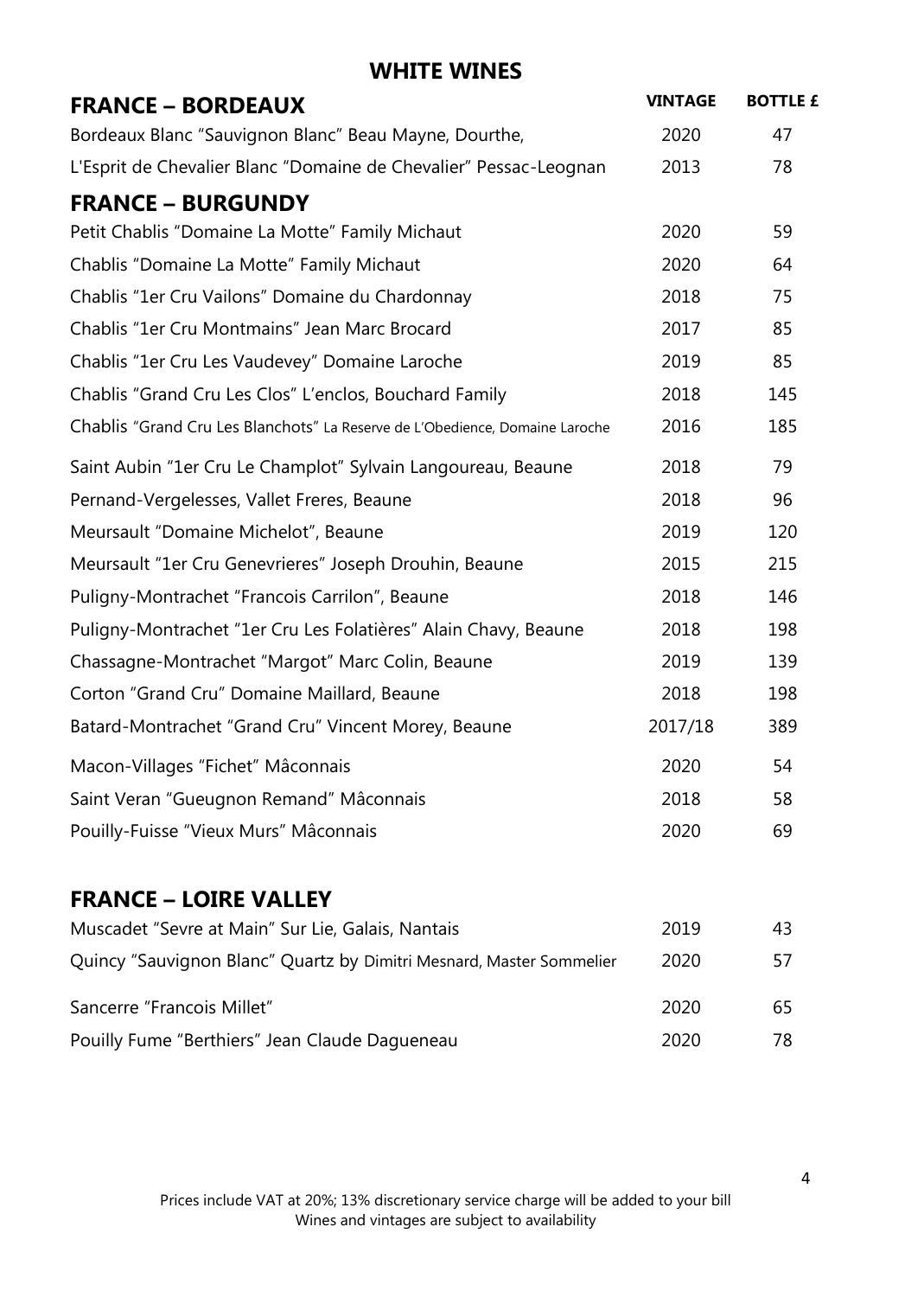| <b>FRANCE - ALSACE</b>                                |                      | <b>VINTAGE</b> | <b>BOTTLE £</b> |
|-------------------------------------------------------|----------------------|----------------|-----------------|
| Gewurztraminer "Orchidees Sauvages" Mure              |                      | 2019           | 56              |
| Pinot Gris "Reserve" Trimbach                         |                      | 2017           | 58              |
| Riesling "Cuvee Theo" Weinbach                        |                      | 2018           | 75              |
| Riesling "Tradition" Hugel                            | <b>Magnum bottle</b> | 2013           | 150             |
| <b>FRANCE - LANGUEDOC &amp; SOUTH</b>                 |                      |                |                 |
| Viognier "Saint Hilarie" Languedoc                    |                      | 2020           | 45              |
| Picpoul de Pinet "Montredon" Languedoc                |                      | 2021           | 46              |
| <b>FRANCE - RHONE VALLEY</b>                          |                      |                |                 |
| Condrieu "La Bonnette" Domaine Rostaing               |                      | 2017           | 139             |
| Hermitage "Le Chevalier de Sterimberg" Paul Jaboulet  |                      | 2017           | 165             |
| <b>ITALY</b>                                          |                      |                |                 |
| Friuli "Sauvignon" Joan Simone, Friuli Venezia Giulia |                      | 2016           | 48              |
| Soave "Classico" Pieropan, Veneto                     |                      | 2020           | 49              |
| Lugana "Le Quaiare" Bertani, Veneto                   |                      | 2021           | 57              |
| Vintage Tunina, Jerman, Friuli Venezia Giulia         |                      | 2017           | 119             |
| Gavi "La Battistina" Piedmont                         |                      | 2020           | 42              |
| Pinot Grigio "Principato" Lombardy                    |                      | 2020           | 32              |
| Cervaro della Sala, Antinori, Umbria                  |                      | 2018           | 139             |
| Grecco di Tufo "Villa Raiano" Campania                |                      | 2020           | 56              |
| Greco di Tufo "Quintadecimo" Giallo D'Arles, Campania |                      | 2016           | 120             |
| <b>SPAIN</b>                                          |                      |                |                 |
| Albarino "Lembracas" Rias Baixas                      |                      | 2020           | 47              |
| Verdejo "Sobre Lias" Finca Pedroso, Rueda             |                      | 2020           | 42              |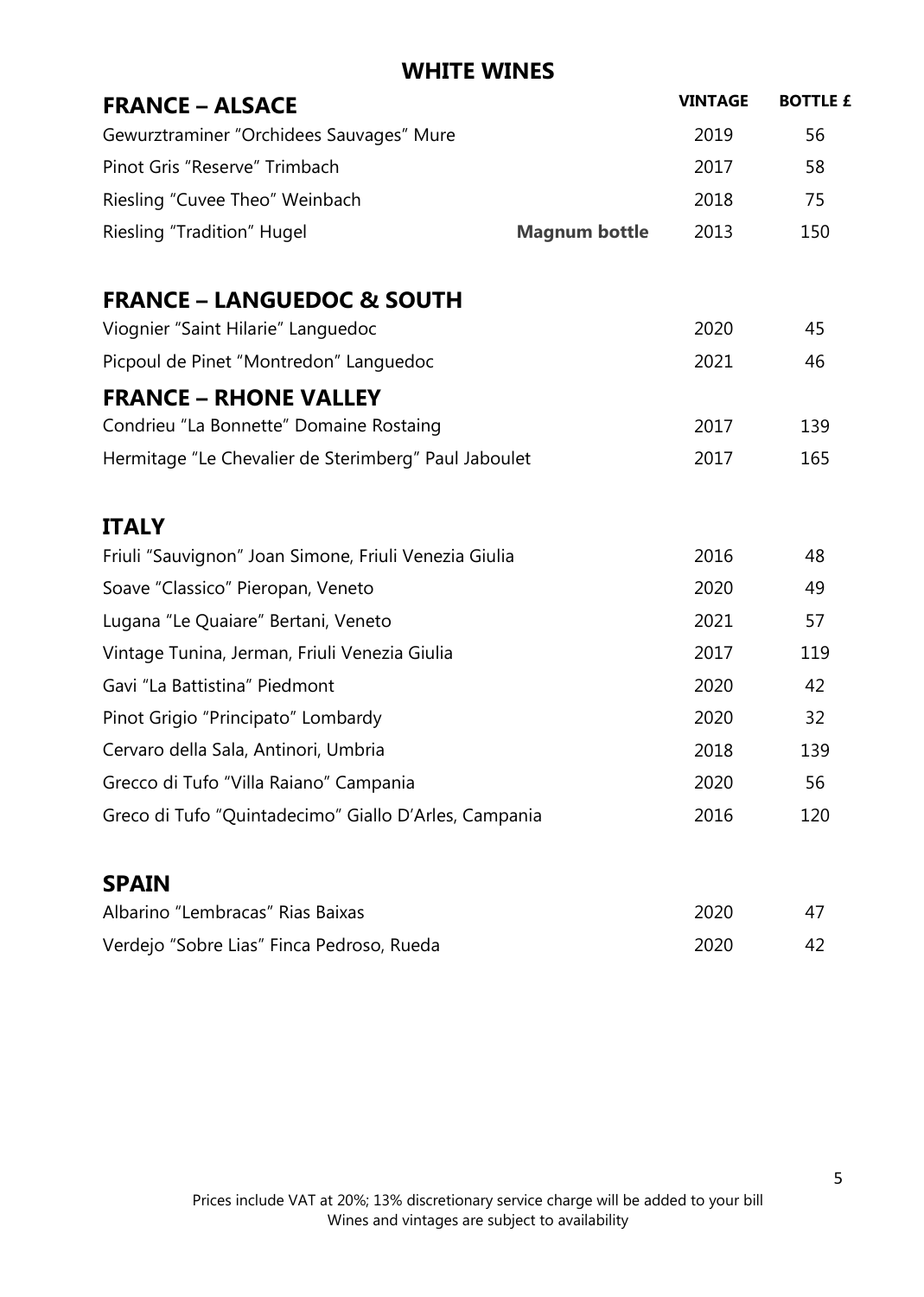| <b>PORTUGAL</b>                                               | <b>VINTAGE</b> | <b>BOTTLE £</b> |
|---------------------------------------------------------------|----------------|-----------------|
| Loureiro "Vila Nova" Vinho Verde                              | 2020           | 38              |
| Chardonnay/Arinto "Reserva" Quinta da Alorna, Tejo            | 2019           | 49              |
| Douro Superior "Quinta do Crasto" Douro                       | 2019           | 57              |
| <b>GERMANY</b>                                                |                |                 |
| Riesling (dry) "Dreissigacker" Rheinhessen                    | 2020           | 48              |
| Riesling (dry) "Volratz, Rheingau                             | 2020           | 49              |
| Riesling (Spatlese) "Zeltinger Sonnenuhr" Joh Jos Prum, Mosel | 2014           | 84              |
| Riesling (Auslese) "Oberemmeler Hutte" Von Hovel, Mosel       | 2007           | 98              |
| <b>AUSTRIA</b>                                                |                |                 |
| Gruner Veltliner "Zero G" Wagram                              | 2020           | 47              |
| Riesling Smaragd "Ried Loibenberg" Emmerich Knoll, Wachau     | 2013           | 95              |
| Riesling "Reid Heiligenstein" Schloss Gobelsburg, Kamptal     | 2015           | 120             |
| <b>ENGLAND</b>                                                |                |                 |
| Bacchus "Bolney Estate" Lychgate, Sussex                      | 2020           | 52              |
|                                                               |                |                 |
| <b>HUNGARY</b>                                                |                |                 |
| Dry Furmit "Mad" St Tamas, Tokaji                             |                |                 |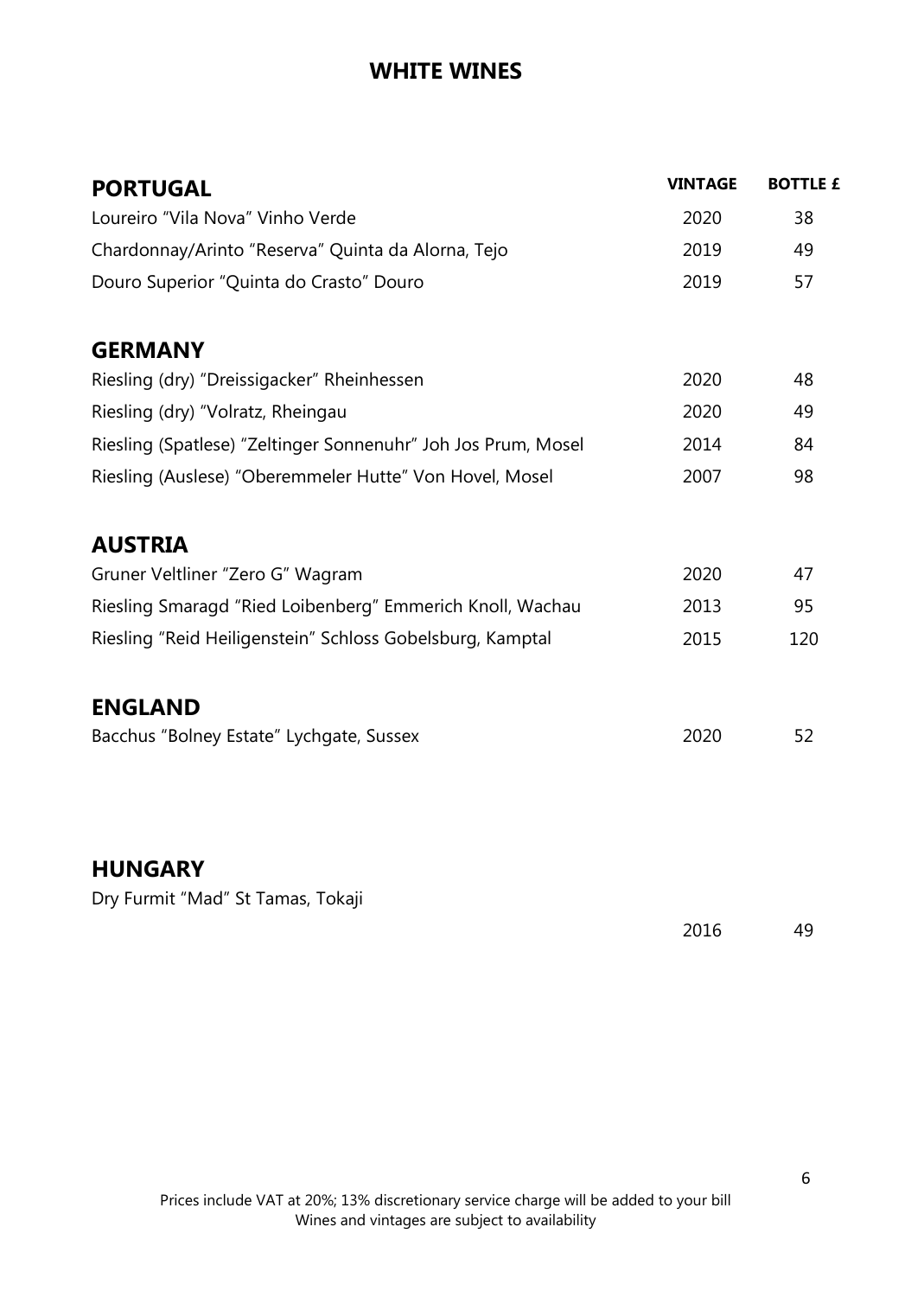| <b>SOUTH AFRICA</b>                                                  | <b>VINTAGE</b> | <b>BOTTLE £</b> |
|----------------------------------------------------------------------|----------------|-----------------|
| Chenin Blanc "Raats Original" Stellenbosch                           | 2020           | 45              |
| Chenin/Sauvignon "Circle of Life" Stellenbosch                       | 2020           | 47              |
| Viognier/Roussanne "Sutherland" Elgin                                | 2017           | 48              |
| <b>USA</b>                                                           |                |                 |
| Chardonnay "Nielson" Santa Barbara, California                       | 2019           | 55              |
| Chardonnay "Y Block" Qupe, Santa Barbara, California                 | 2018           | 74              |
| Chardonnay "Shale & Stone" Frogs Leap, Napa Valley, California       | 2019           | 85              |
| <b>CHILE</b>                                                         |                |                 |
| Chardonnay Blend "Signos de Origen" La Vinilla, Emiliana, Casablanca | 2019           | 49              |
| <b>ARGENTINA</b>                                                     |                |                 |
| Bombo Leguero "White Blend" Mendoza                                  |                | 29              |
| Torrontes "Manos Negras" Salta                                       | 2019           | 42              |
| Chardonnay "Catena Alta" Mendoza                                     | 2018           | 72              |
| <b>AUSTRALIA</b>                                                     |                |                 |
| Sauvignon/Semillon "Cullen" Wylyabrup, Margaret River                | 2020           | 55              |
| Semillon "Woodcutters" Torbreck, Barosa Valley                       | 2018           | 69              |
| Chardonnay "Star Crossed" Victoria                                   | 2019           | 36              |
| Chardonnay "Sexton Vineyard" Giant Steps, Yarra Valley               | 2019           | 89              |
| Roussanne "Yangarra Estate" McLaren Valley                           | 2020           | 62              |
| <b>NEW ZEALAND</b>                                                   |                |                 |
| Sauvignon Blanc "Satyr" Sileni Estate, Marlborough                   | 2021           | 48              |
| Sauvignon Blanc "Wild Sauvignon" Greywacke, Marlborough              | 2019           | 82              |
| Sauvignon Blanc "Cloudy Bay" Marlborough                             | 2021           | 85              |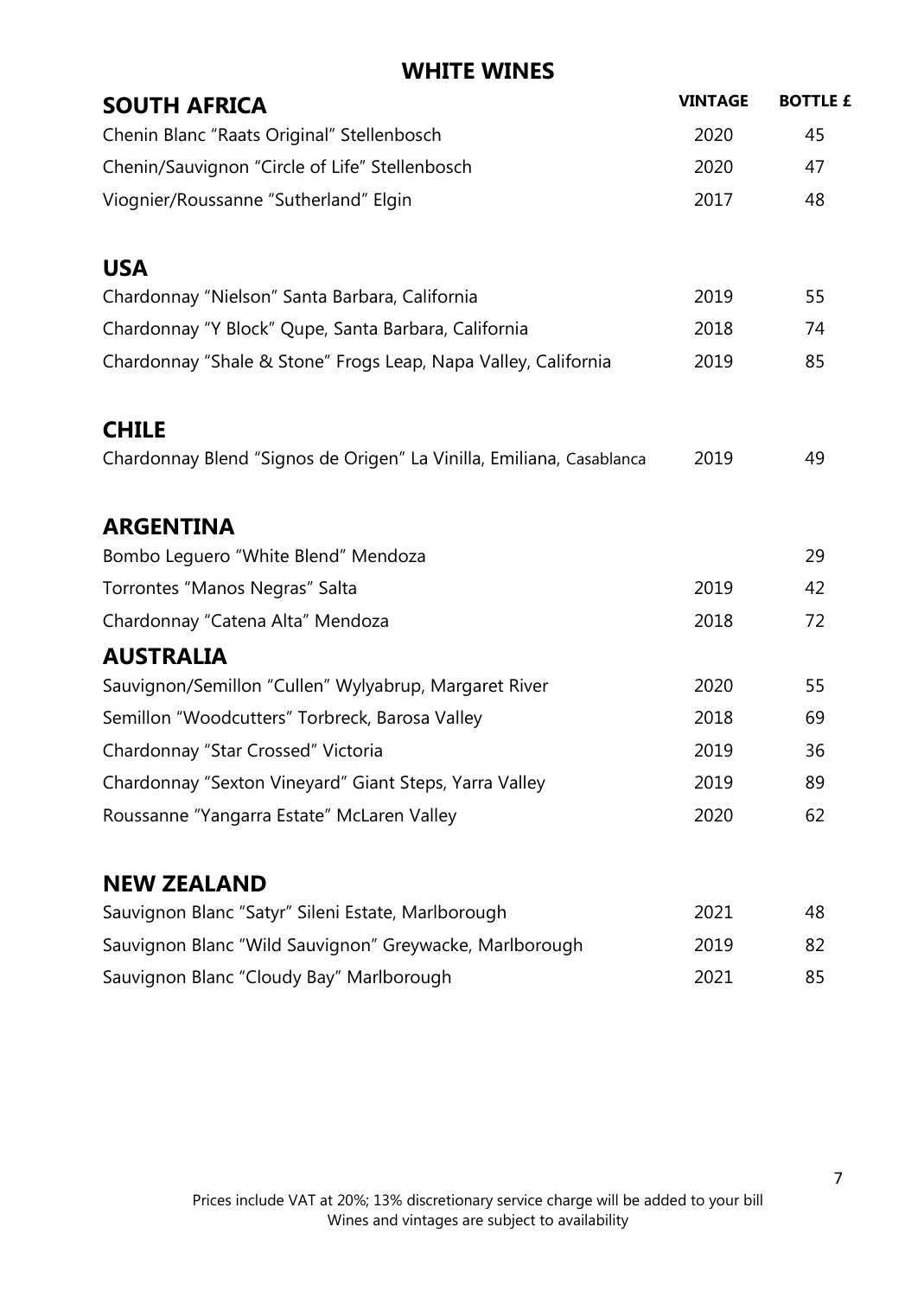| <b>FRANCE - BORDEAUX</b>                                              | <b>VINTAGE</b> | <b>BOTTLE £</b> |
|-----------------------------------------------------------------------|----------------|-----------------|
| Bordeaux Rouge "Beau Mayne" (Cabernet/Merlot) Dourthe,                | 2020           | 47              |
| Clarendelle Clarence Dillon Wines Bordeauxn                           | 2015           | 69              |
| <b>LEFT BANK</b>                                                      |                |                 |
| Chateau Lamothe Cissac "Cru Bourgeois" Haut-Médoc                     | 2017           | 78              |
| Château Lanessan "Cru Bourgeois" Haut-Médoc                           | 2016           | 79              |
| Château Haut-Marbuzet "Crus Bourgeois Exceptionnels" Saint-Estèphe    | 2014           | 109             |
| Chateau Tour Pibran "Cru Bourgeois" Pauillac                          | 2015           | 93              |
| Chateau Batailley "5th Grand Cru Classé" Pauillac                     | 2017           | 130             |
| Chateau Lynch Bages "5th Grand Cru Classé" Pauillac                   | 2014           | 325             |
| Chateau Pichon-Longueville Baron "2nd Grand Cru Classé" Pauillac      | 2011           | 350             |
| Les Forts de Latour "2 <sup>nd</sup> wine of Chateau Latour" Pauillac | 2015           | 398             |
| Château Mouton Rothschild "1st Grand Cru Classé" Pauillac             | 1989           | 975             |
| Chateau Moulin de la Rose, Saint Julian                               | 2016           | 89              |
| Chateau Branaire-Ducru "4th Grand Cru Classé" Saint Julian            | 2015           | 178             |
| Chateau Gruaud Larose "2nd Grand Cru Classé" Saint Julian             | 2012           | 245             |
| Chateau Tayac "Cru Bourgeois" Margaux                                 | 2019           | 82              |
| Brio de Cantenac Brown "2nd wine of Chateau Cantenac Brown" Margaux   | 2015           | 108             |
| Chateau Kirwan "3rd Grand Cru Classé" Margaux                         | 2014           | 135             |
| Chateau Cantenac Brown "3rd Grand Cru Classé" Margaux                 | 2014           | 175             |
| Alter Ego "2 <sup>nd</sup> wine of Chateau Palmer" Margaux            | 2011           | 198             |
| Chateau Rahoul "Vignobles Dourthe" Graves                             | 2015           | 75              |
| Chateau La Garde "Grand Vin de Graves" Pessac-Leognan                 | 2011/12        | 89              |
| <b>RIGHT BANK</b>                                                     |                |                 |
| Chateau Gros Caillou "Grand Cru" Saint-Emilion                        | 2014           | 89              |
| Pomerol "Les Jardin de Petit-Village" Chateau Petit-Village           | 2017           | 134             |
| Pomerol "Clos 56" Domaines Bouyer                                     | 2015           | 159             |
| Chateau de Ricaud "Cadillac" Cotes de Bordeaux                        | 2015           | 73              |

Prices include VAT at 20%; 13% discretionary service charge will be added to your bill Wines and vintages are subject to availability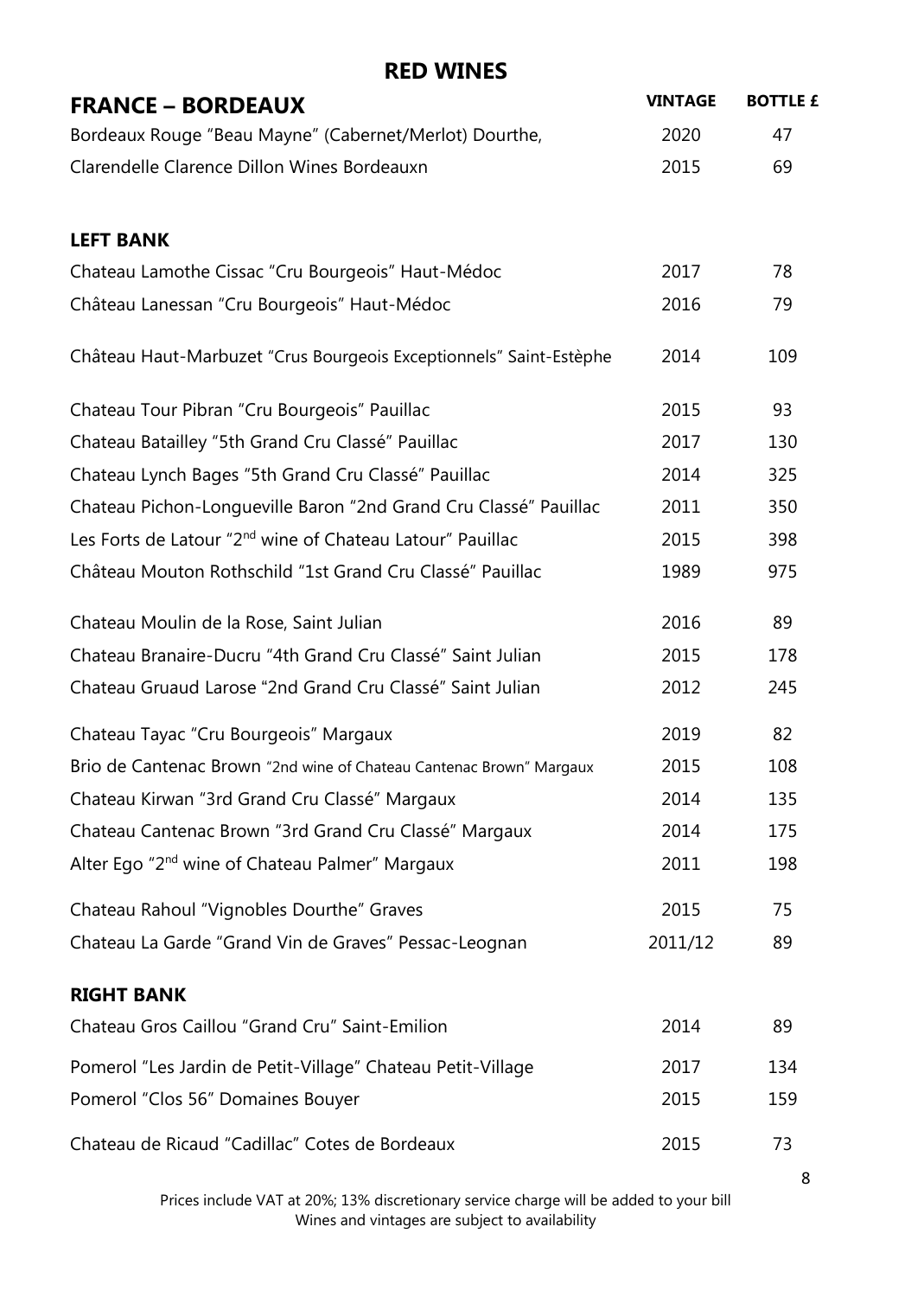| <b>RED WINES</b>                                                        | <b>VINTAGE</b> | <b>BOTTLE £</b> |
|-------------------------------------------------------------------------|----------------|-----------------|
| <b>FRANCE - BURGUNDY</b>                                                |                |                 |
| Marsannay "Domanie Trapet" Côte de Nuits                                | 2016           | 98              |
| Gevrey-Chambertin "Vallet Freres" Côte de Nuits                         | 2017           | 99              |
| Clos de Vougeout "Grand Cru" Domaine Drouhin Laroze, Côte de Nuits      | 2017           | 268             |
| Vosne-Romanee "Mugneret-Gibourg" Côte de Nuits                          | 2017           | 162             |
| Vosne-Romanee "1er Cru" Joseph Drouhin, Côte de Nuits                   | 2017           | 235             |
| Nuit Saint Georges "Daniel Rion" Côte de Nuits                          | 2018           | 110             |
| Aloxe-Corton, Domaine Maillard, Côte de Beaune                          | 2017           | 109             |
| Savigny-Les-Beaune "Vielles Vignes" Vincent Girardin, Côte de Beaune    | 2015           | 89              |
| Chorey-Les-Beaune, Domaine Tollot-Beaut, Côte de Beaune                 | 2017           | 107             |
| Pommard "Nicolas Rosignol" Côte de Beaune                               | 2017           | 139             |
| <b>BEAUJOLAIS</b>                                                       |                |                 |
| Fleurie "L'Arenite" Cru Beaujolais                                      | 2021           | 45              |
| <b>FRANCE - RHONE VALLEY</b>                                            |                |                 |
| Cotes du Rhone "Domaine L'Olivier" Rhone                                | 2020           | 49              |
| Saint Joseph "Caroline" Louis Cheze, North Rhone                        | 2019           | 88              |
| Cote-Rotie "Ampudium" Domaine Rostaing, North Rhone                     | 2015           | 175             |
| Ventoux "La Claretiere" Pierre Amandieu, South Rhone                    | 2019           | 45              |
| Chateauneuf du Pape "Vieux Telegraphe" Family Bounier, South Rhone      | 2014           | 135             |
| <b>FRANCE - SOUTH &amp; WEST</b>                                        |                |                 |
| Les Olivier Merlot/Mourvedre Pays D'oc Languedoc                        | 2020           | 39              |
| Bellefontaine Merlot Pays D'oc Languedoc                                | 2020           | 32              |
| Chateau La Voulte" Gasparets, Cuvee Reserve, Corbieres Languedoc        | 2018           | 58              |
| Boulevard Napoleon (Carignan old vines) Herault Languedoc               | 2015           | 59              |
| Chateau Mignan Pech Quisou Minervois Languedoc                          | 2019           | 47              |
| Crocus - Malbec de Cahors "L'Atelier" Paul Bertrand, Cahors, South West | 2014           | 76              |
| Domaine Maubernard Bandol (Movrvedre Grenache Syrah)                    | 2015           | 72              |
| Domaine de Trevallon, Provence                                          | 2017           | 148             |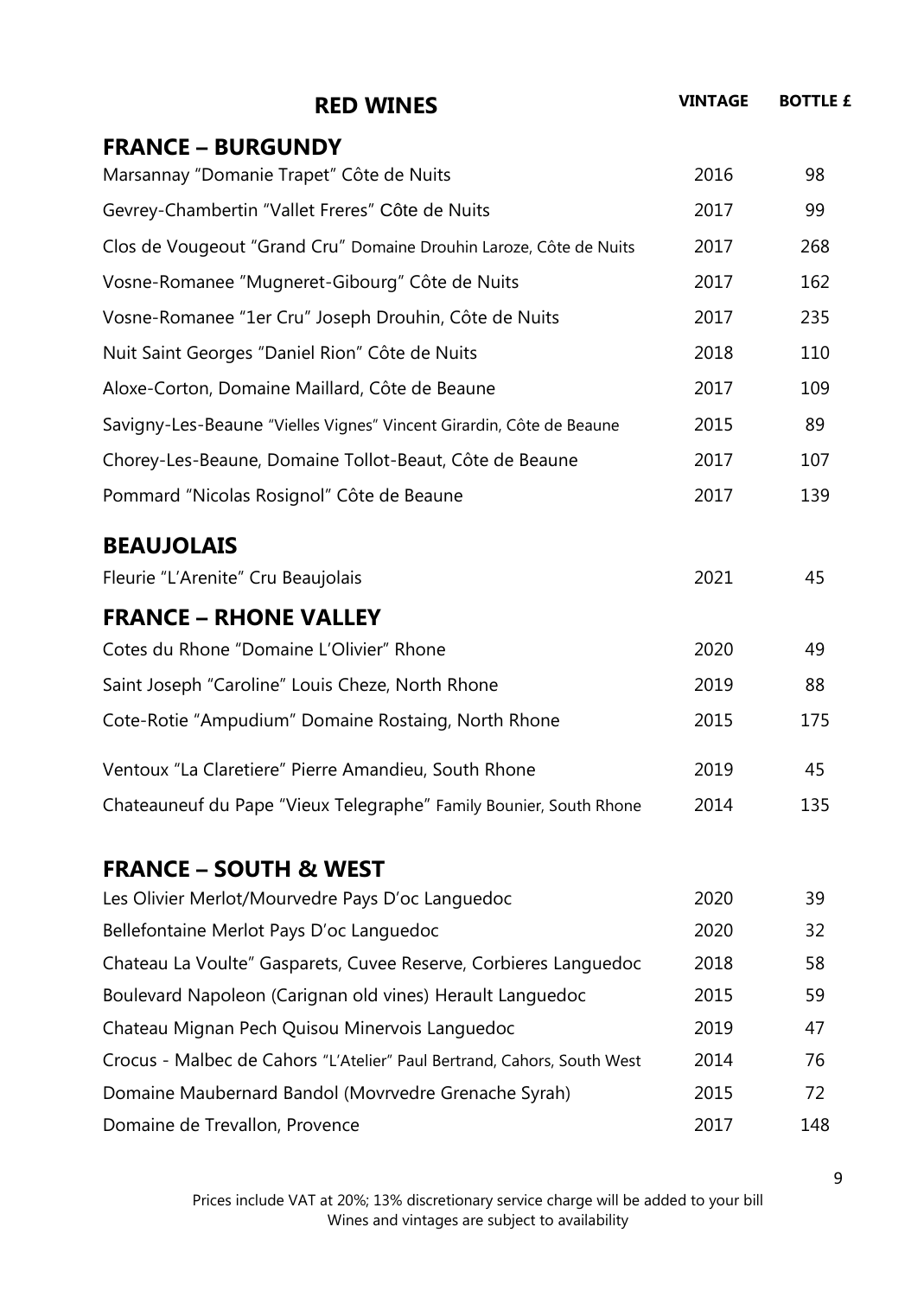## **ITALY**

| Dolceto D'Alba, G. D. Vajra, Piedmont                                  | 2020    | 54  |  |
|------------------------------------------------------------------------|---------|-----|--|
| Barbera d'Asti "La Villa" Olim Bauda, Piedmont<br><b>Magnum bottle</b> | 2019    | 107 |  |
| Barbaresco "Bordini" La Spinetta, Piedmont                             | 2018    | 98  |  |
| Barbaresco, Gaja, Piedmont                                             | 2015    | 354 |  |
| Barolo "La Mora" Mauro Molino, Piedmont                                | 2016    | 95  |  |
| Barolo "Serralunga d'Alba" Fontanafredda, Piedmont                     | 2017    | 104 |  |
| Amarone "Costasera" Masi, Valpolicella                                 | 2016    | 108 |  |
| Chianti "Classico" Fontodi, Tuscany                                    | 2018    | 68  |  |
| Vino Nobile di Montepulciano, Poliziano, Tuscany                       | 2018    | 79  |  |
| Brunello di Montalcino "Silvio Nardi" Tuscany                          | 2013/15 | 109 |  |
| Il Bruciato "Marchesi Antinori", Bolgheri, Tuscany                     | 2020    | 75  |  |
| Magari "Ca'Marcanda" Gaja, Bolgheri, Tuscany                           | 2018    | 154 |  |
| Tignanello "Marchesi Antinori" Tuscany                                 | 2016/17 | 250 |  |
| Ornellaia "Tenuta dell'Ornellaia" Tuscany                              | 1990    | 325 |  |
| Primitivo "Tagaro" Puglia                                              | 2020    | 49  |  |
| Taurasi "Villa Raiano" Campania                                        | 2019    | 75  |  |
| Nero d'Avola "Il Meridione" Sicily                                     | 2019    | 42  |  |
| Tancredi (Nero D'Avola/Cabernet) "Donnafugata", Sicily                 | 2017    | 93  |  |
| Terre Brune "Carignano del Sulcis Superiore" Santadi, Sardignia        | 2016    | 99  |  |
| <b>SPAIN</b>                                                           |         |     |  |
| Rioja "Monte Llano" Ramon Bilbao                                       | 2019    | 49  |  |
| Rioja "Reserva" Valenciso                                              | 2012    | 69  |  |
| Priorat "L'Expressio del Priorat" Mas La Mola                          | 2020    | 58  |  |
| Garnacha old vines "El Humbre de Bala" Madrid                          | 2015    | 62  |  |
| Rioja "Gran Reserva" Bodegas Ramon Bilbao                              | 2012    | 79  |  |
| Ribera del Duero "Crianza" Pesquera                                    | 2018    | 82  |  |
| Ribera del Duero "Valbuena 5°" Bodegas Vega Sicilia                    | 2016    | 275 |  |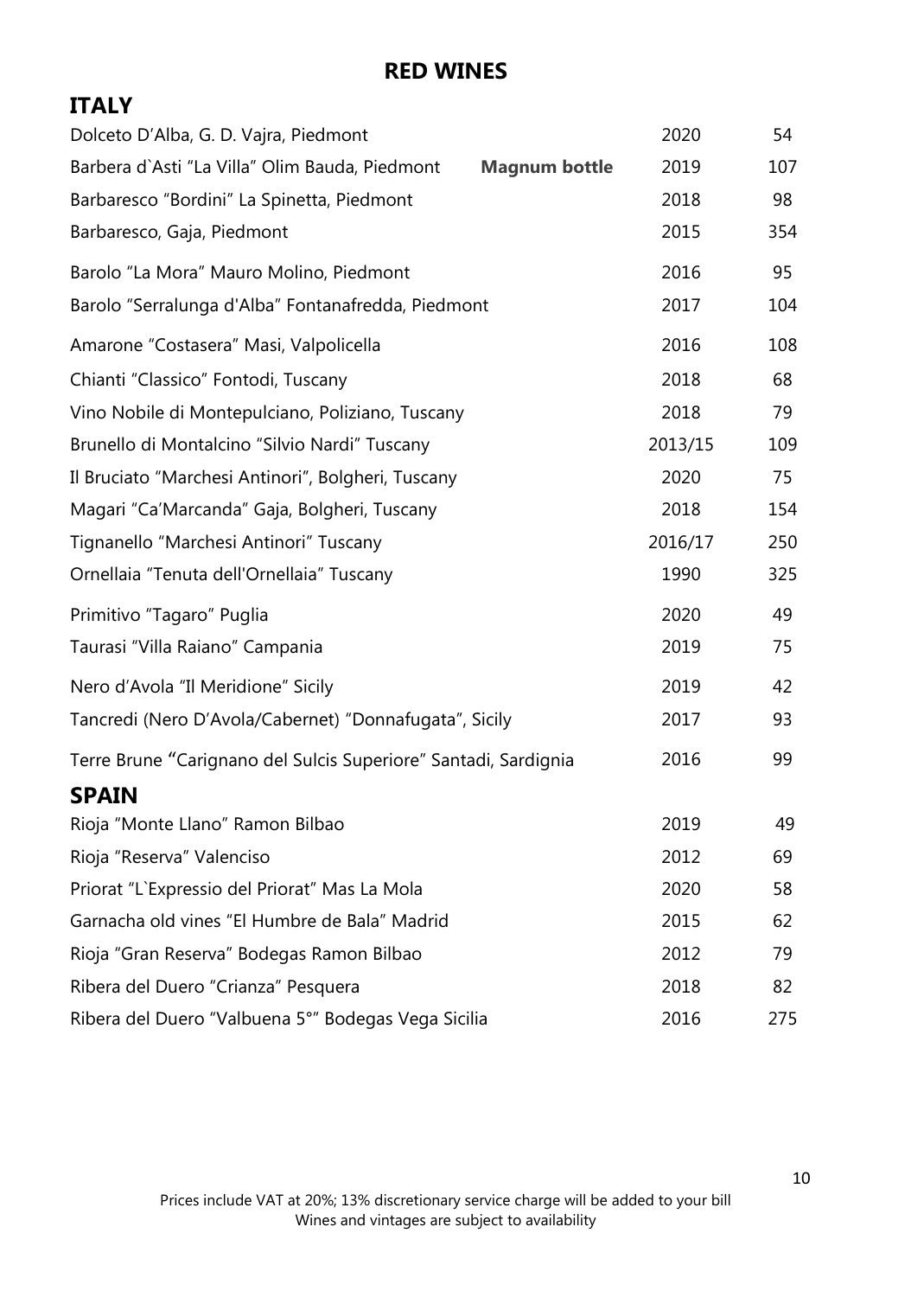| <b>PORTUGAL</b>                                                         | <b>VINTAGE</b> | <b>BOTTLE £</b> |
|-------------------------------------------------------------------------|----------------|-----------------|
| Douro "Crasto" Quinta do Crasto                                         | 2019           | 52              |
| Douro "Vinha Maria Teresa" (single vineyard old vines) Quinta do Crasto | 2017           | 198             |
| Touriga Nacional "Reserva" Quinta do Pinto, Lisbon                      | 2016           | 62              |
| <b>ENGLAND</b>                                                          |                |                 |
| Pinot Noir ""Bolney Estate" Lychgate, Sussex                            | 2020           | 69              |
| <b>BULGARY</b>                                                          |                |                 |
| Enira "Reserva" Bessa Valley Winery                                     | 2015           | 59              |
| <b>LEBANON</b>                                                          |                |                 |
| Chateau Musar, Gaston Hocher                                            | 2015           | 92              |
| <b>SOUTH AFRICA</b>                                                     |                |                 |
| Merlot "Circumstance" Waterkloof Estate, Stellenbosch                   | 2017           | 52              |
| Syrah blend "Circle of Life" Waterkloof Estate, Stellenbosch            | 2019           | 51              |
| Cabernet/Merlot "Kings River" Robertson                                 | 2020           | 39              |
| <b>USA</b>                                                              |                |                 |
| Cabernet Sauvignon "Cartlidge & Browne" North Coast, California         | 2019           | 54              |
| Cabernet Sauvignon "Hands of Time's Leap", Napa Valley, California      | 2017           | 84              |
| Cabernet/Merlot "Monte Bello" Ridge, Santa Cruz Mountain, California    | 2014/15        | 245             |
| Mourvedre (Ancient vines) "Cline" Contra Costa, California              | 2016/19        | 59              |
| Zinfandel (old vines) "Seghesio" Sonoma, California                     | 2019           | 74              |
| Pinot Noir "Nielson" Santa Barbara, California                          | 2018           | 62              |
| Pinot Noir "Dundee Hills" Domaine Drouhin, Willamette Valley, Oregon    | 2018           | 88              |
| Pinot Noir "Littorai" Sonoma Coast, California                          | 2019           | 139             |
| Red Blend "Hands of Time" Stag's Leap Napa Valley, California           | 2017           | 79              |
| Syrah "Gramercy Cellars" Columbia Valley, Washington                    | 2013           | 115             |
| Cabernet Sauvignon "Artemis" Stag's Leap Napa Valley, California        | 2018           | 145             |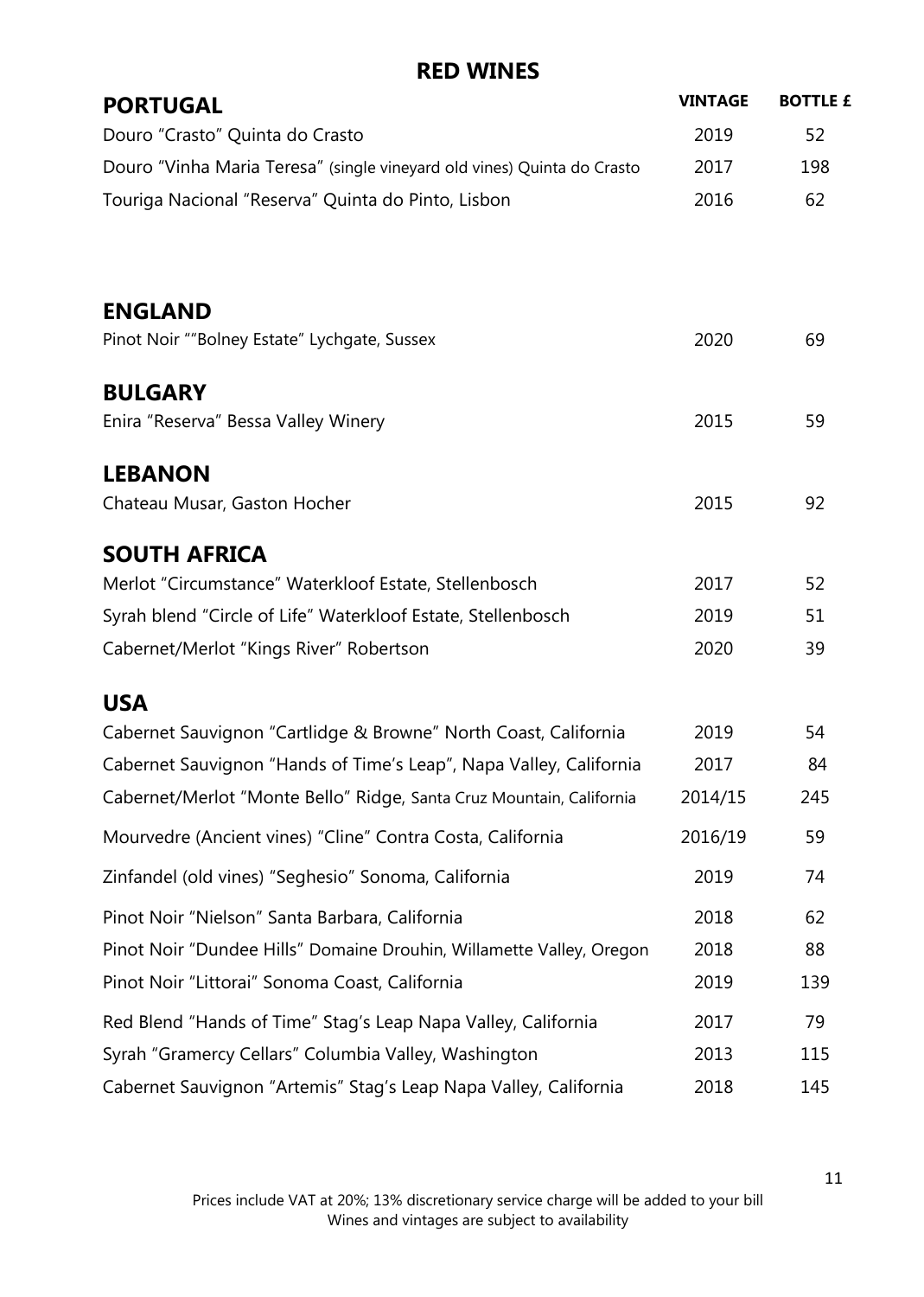| <b>BRAZIL</b>                                                      | <b>VINTAGE</b> | <b>BOTTLE £</b> |
|--------------------------------------------------------------------|----------------|-----------------|
| Cabernet Franc "Terroir" Casa Valduga, Campanha                    | 2017           | 47              |
| <b>CHILE</b>                                                       |                |                 |
| Cabernet Sauvignon "Reserva Ancestral" Valle de Itata              | 2014           | 36              |
| Cabernet Sauvignon, Montes Alpha, Valle Colchaqua                  | 2019           | 45              |
| Carmenere "Armador" Odfjell, Valle Central                         | 2019           | 53              |
| Carmenere "Purple Angel by Montes" Valle de Colchagua              | 2018           | 136             |
| Syrah Blend "Coyam" Los Robles Estate, Valle Colchagua             | 2018           | 67              |
| Syrah "Payen" Tabali, Limari Valley                                | 2013           | 95              |
| <b>ARGENTINA</b>                                                   |                |                 |
| Bombo Leguero, Red Blend, Mendoza                                  |                | 29              |
| Malbec "Amalaya" Vale Calchaqui, Salta, Argentina                  | 2020           | 53              |
| Malbec "Winemakers Reserve" Norton, Mendoza                        | 2019           | 63              |
| Malbec Blend "Clos de los Siete" Michell Rolland, Mendoza          | 2016           | 74              |
| <b>AUSTRALIA</b>                                                   |                |                 |
| Grenache "Old Bush Vine" Yalumba                                   | 2016           | 50              |
| Mourvedre "Yangarra Estate" McLaren Vale                           | 2015           | 65              |
| Shiraz "The Sack" Magpie Estate, Barossa                           | 2017           | 59              |
| Shiraz "Yangarra Estate" McLaren Vale                              | 2018           | 69              |
| Shiraz "Mount Edelstone" Henschke, Eden Valley                     | 2005           | 395             |
| Pinot Noir "Gippsland" Jane Eyre, Morning Peninsula                | 2018           | 124             |
| Cabernet/Merlot "Diana Madeline" Wilyabrup, Cullen, Margaret River | 2018           | 185             |
| <b>NEW ZEALAND</b>                                                 |                |                 |
| Pinot Noir "Rabbit Island" Nelson                                  | 2019           | 48              |
| Pinot Noir "Lawson's Dry Hills" Marlborough                        | 2019           | 58              |
| Pinot Noir "Mohua" Peregrine Wines, Central Otago                  | 2017           | 63              |
| Pinot Noir "Greywacke" Marlborough                                 | 2019           | 89              |
| Pinot Noir "Bannockburn" Felton Road, Otago                        | 2016/18        | 116             |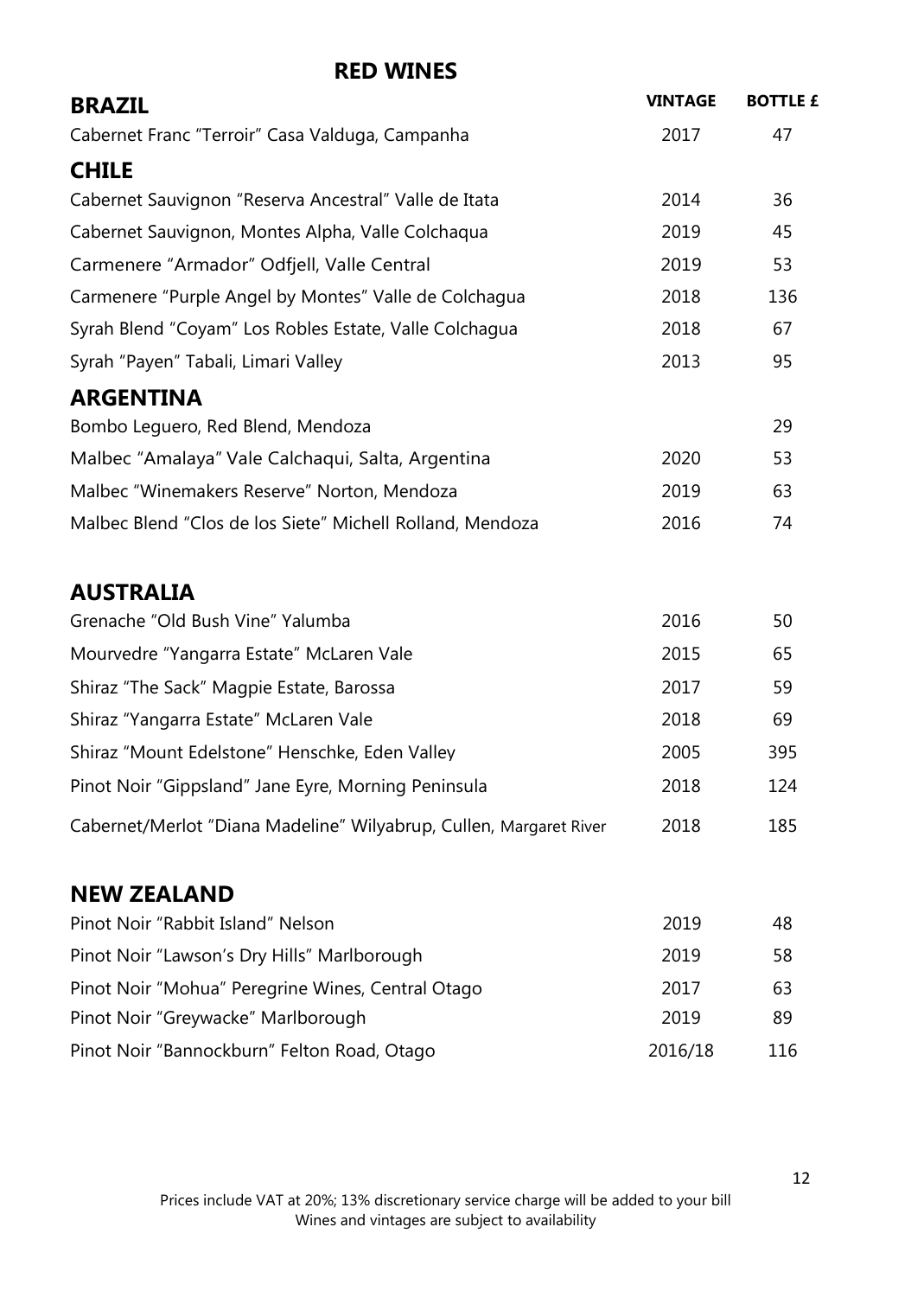| <b>SPARKLING WINES</b>                                               | <b>VINTAGE</b> | <b>BOTTLE £</b> |
|----------------------------------------------------------------------|----------------|-----------------|
| Chandon "Brut" Argentina                                             |                | 63              |
| Nyetimber "Classic Cuvee" Sussex, England                            |                | 85              |
| Nyetimber "Demi-Sec" Cuvee Chérie, Sussex, England (off dry)         |                | 96              |
| Trento D.OC. "Perle Nero" Ferrari, Italy                             |                | 130             |
| Prosecco "Le Dolce Colline" Veneto, Italy                            |                | 52              |
| <b>ROSE SPARKLING WINES</b>                                          |                |                 |
| Nyetimber "Rose" Sussex, England                                     |                | 99              |
| <b>ROSE WINES</b>                                                    |                |                 |
| Côtes de Provence "Mirabeau Azure" France                            | 2021           | 53              |
| Côtes de Provence "M de Minuty" France                               | 2020           | 55              |
| Sancerre Rose, Jean Max Roger, Loire Valley, France                  | 2020           | 61              |
| Côtes de Provence "Whispering Angel" Chateau d'Esclans, France       | 2020           | 74              |
| <b>Orange Wine</b>                                                   |                |                 |
| Muller Thurgau, Austria                                              | 2020           | 55              |
| <b>NON-ALCOHOLIC WINES</b>                                           |                |                 |
| Riesling "Eins Zwei Zero" Leitz, Germany                             |                | 32              |
| Pinot Noir "Zero Point Five" Leitz, Germany                          |                | 32              |
| <b>BIG SIZE BOTTLES (1500ml)</b>                                     |                |                 |
| <b>WHITE WINES</b>                                                   |                |                 |
| Riesling "Tradition" Hugel, Alsace, France                           | 2013           | 150             |
| <b>RED WINES</b>                                                     |                |                 |
| Pinot Noir "Cuvee Beatrice" Domaine Christian Binner, Alsace, France | 2013           | 139             |
| Gigondas "Pierre Amandieu" Domaine Grand Romane, Rhone, France       | 2010           | 137             |
| Chateauneuf du Pape "La Crau" Vieux Telegraphe, South Rhone, France  | 2008           | 220             |
| <b>RED SUPER BIG SIZE BOTTLES (3000ml)</b>                           |                |                 |

#### Seguret "Les Coteaux Schisteaux" Boutinot, Cotes du Rhone Village, France 2011 195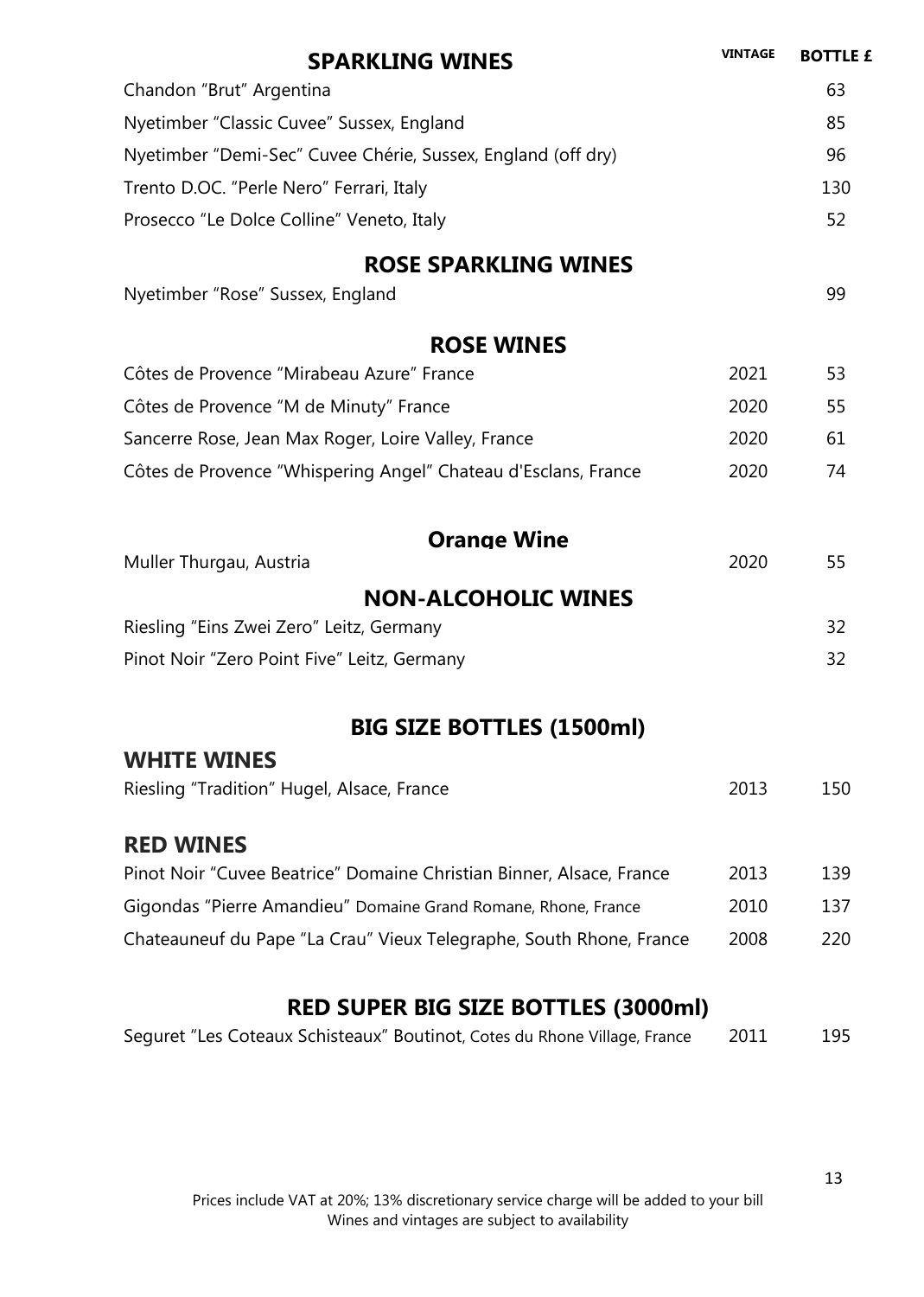## **SWEET AND DESERT WINES**

| <b>FRANCE</b>                                               | <b>BOTTLE</b> | <b>VINTAGE</b> | <b>BTG</b><br>75ml | £   |
|-------------------------------------------------------------|---------------|----------------|--------------------|-----|
| Coteaux du Layon - "Chaume" Domaine de Forges, Loire Valley | 375ml         | 2017           | £8.00              | 75  |
| Coteaux du Layon - Moulin Touchais, Loire Valley            | 750ml         | 1985           |                    | 98  |
| Sauternes - Castelnau de Suduiraut, Chateau de Suduiraut    | 750ml         | 2010           | £11.5              | 105 |
| Sauternes - Chateau Suduirant "1ème Cru Classé" Bordeaux    | 750ml         | 2007           |                    | 175 |
| Sauternes - Chateau D'Yquem "1ème Cru Classé Supérieur"     | 350ml         | 1998           |                    | 275 |
| Maury VDN "Mas Mudigliza" Roussillon, France                | 750ml         | 2015           |                    | 79  |
| <b>HUNGARY</b>                                              |               |                |                    |     |
| Tokaji, Edes Szamorodni, Dorgo Vineyard                     | 500ml         | 2017           | £10.5              | 59  |
| Tokaj "5 Puttonyos" Blue Label, Royal Tokaji                | 500ml         | 2016           |                    | 98  |
| Tokaj, Aszu "5 Puttonyos" Dorgo Vineyard                    | 500ml         | 2012           |                    | 99  |
| <b>ITALY</b>                                                |               |                |                    |     |
| Fizz - Moscato D'Asti "Olim Bauda" Piedmont                 | 750ml         | 2019           | £6.00              | 41  |
| <b>CANADA</b>                                               |               |                |                    |     |
| Ice Wine - Vidal Blanc "Peller Estate" Niagara Peninsula    | 375ml         | 2017           |                    | 99  |
| <b>AUSTRALIA</b>                                            |               |                |                    |     |
| Fizz - Pink Moscato "Innocent Bystander" Victoria           | 750ml         | 2020           | £7.00              | 39  |
| <b>SHERRY</b>                                               |               |                |                    |     |
| Dry - Fino "Antique" Fernando de Castilla, Spain            | 500ml         |                |                    | 55  |
| Sweet - Pedro Ximenez "Classic" Fernando de Castilla, Spain | 750ml         |                | £7.50              | 80  |
| <b>PORT WINES</b>                                           |               |                |                    |     |
| "Six Grapes Ruby" Graham's Portugal                         | 750ml         | <b>NV</b>      | 7.5                | 54  |
| "LBV "Graham's Portugal                                     | 750ml         | 2015           |                    | 56  |
| "LBV" Taylors, Portugal                                     | 750ml         | 2016           | £8.00              | 59  |
| "Tawny 10 years old" Graham's, Portugal                     | 750ml         | <b>NV</b>      | £9.00              | 78  |
| "Vintage Colheita" Krohn, Portugal                          | 750ml         | 1999           |                    | 85  |
| "Vintage" Quinta do Crasto, Portugal                        | 750ml         | 2017           | £13.0              | 95  |
| <b>MADEIRA</b>                                              |               |                |                    |     |
| "Verdelho 10 years" Blandy's, Portugal                      | 500ml         |                | £9.00              | 58  |
| "Malmsey 15 years" Blandy's, Portugal                       | 500ml         |                |                    | 72  |
| "Sercial" Cossart Gordon, Portugal                          | 750ml         | 1950           |                    | 295 |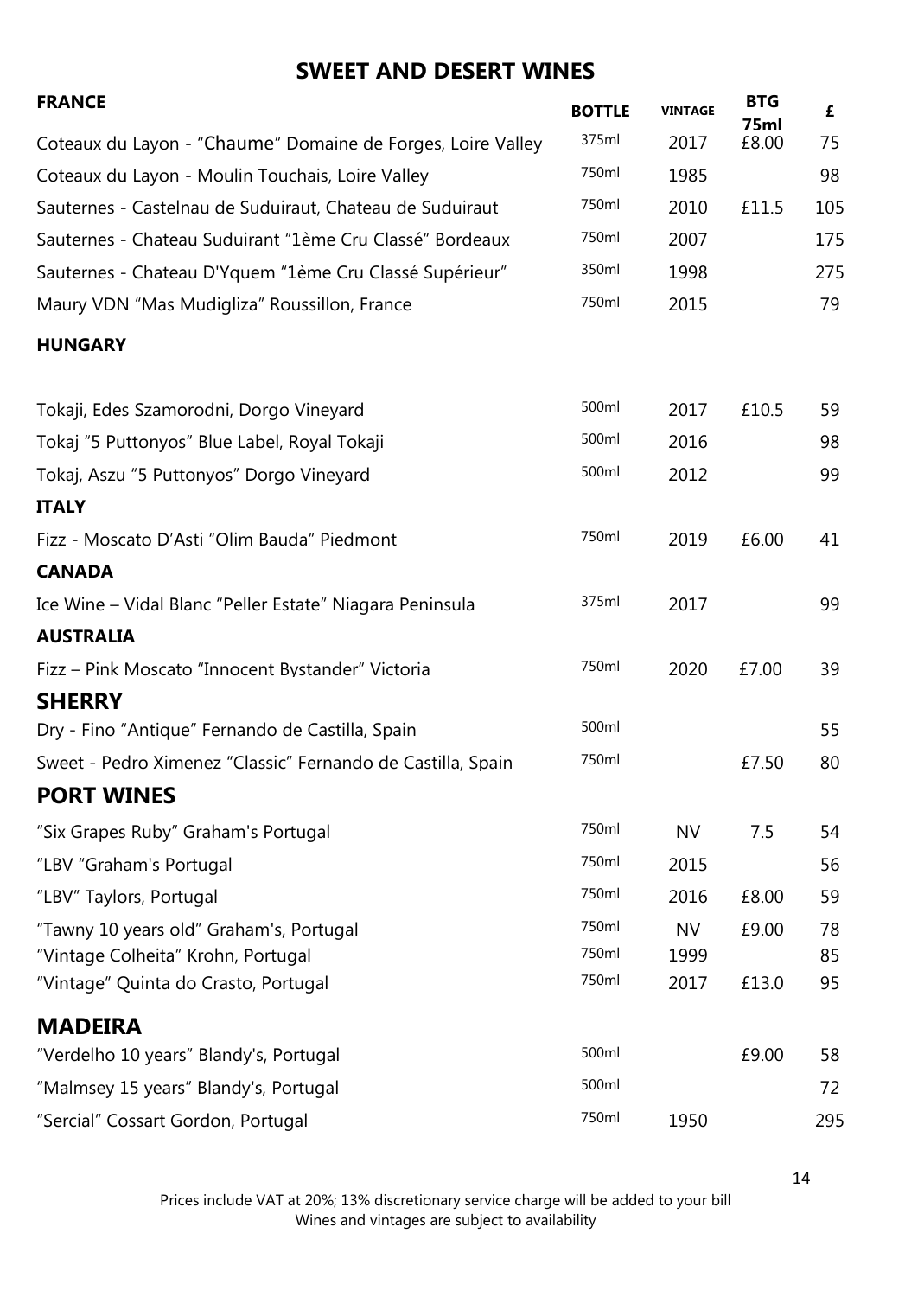#### **WINES BY THE GLASS**

| <b>CHAMPAGNES</b>                                           | 125ml |              | <b>Bottle</b> |
|-------------------------------------------------------------|-------|--------------|---------------|
| Taittinger "Nocturne" Sec (off Dry) Reims                   | 17    |              | 90            |
| Taittinger "Brut Reserve" Reims                             | 18    |              | 95            |
| Cuvee Alain Thienot "Thienot" Prestige, Vintage 2008, Reims | 22    |              | 129           |
| Rose - Taittinger "Prestige Rose" Reims                     | 20    |              | 128           |
| Rose - Laurent Perrier "Cuvee Rose" Tours-Sur- Marne        | 25    |              | 145           |
| <b>SPARKLING WINES</b>                                      |       |              |               |
| Chandon "Brut" Argentina                                    | 13    |              | 63            |
| Nyetimber "Classic Cuvee" Sussex, England                   | 16    |              | 85            |
| Nyetimber "Blanc de Blancs" 2014, Sussex, England           | 18.5  |              | 109           |
| <b>WHITE WINES</b>                                          | 175ml | <b>250ml</b> | <b>Bottle</b> |
| Bombo Leguero "White Blend" Mendoza, Argentina              | 8.5   | 11           | 29            |
| Pinot Grigio "Principato" Lombardy Italy                    | 9     | 12           | 32            |
| Chardonnay "Star Crossed" Victoria, Australia               | 10    | 13           | 36            |
| Viognier "Saint Hilarie" Languedoc                          | 11.5  | 16           | 45            |
| Riesling (dry) "Dreissigacker" Rheinhessen, Germany         | 12.5  | 18           | 48            |
| Soave "Classico" Pieropan, Veneto Italy                     | 13    | 19           | 49            |
| Douro Superior Rabigato" Quinta do Crasto" Portugal         | 13.5  | 20           | 57            |
| Petit Chablis "Domaine La Motte" Family Michaut             | 14    | 21           | 59            |
| Sancerre "Francois Millet" France                           | 16.5  | 22           | 65            |
| <b>RED WINES</b>                                            | 175ml | 250ml        | <b>Bottle</b> |
| Bombo Leguero, Red Blend, Mendoza Argentina                 | 8.5   | 11           | 29            |
| Merlot Bellefontaine Merlot Pays D'oc Languedoc             | 9     | 12           | 32            |
| Cabernet Sauvignon "Reserva Ancestral" Valle de Itata, Cile | 10    | 13           | 36            |
| Fleurie "L'Arenite" Cru Beaujolais, Burgundy, France        | 11.5  | 16           | 45            |
| Cotes du Rhone "Domaine L'Olivier" Rhone                    | 12    | 17           | 49            |
| Grenache "Old Bush Vine" Yalumba, Australia                 | 13    | 18           | 50            |
| Dolceto D'Alba, G. D. Vajra, Piedmont, Italy                | 14    | 19           | 54            |
| Pinot Noir "Mohua" Peregrine Wines, Central Otago, NZ 2017  | 16    | 23           | 63            |
| Clarendelle Clarence Dillon Wines Bordeaux, France          | 18    | 24           | 69            |

| <b>ROSE WINE</b>                          | 175ml  | 250ml  | Bottle |
|-------------------------------------------|--------|--------|--------|
| Côtes de Provence "Mirabeau Azure" France | 14 50. | -20.50 | - 53   |
| 125ml available upon request              |        |        |        |

Prices include VAT at 20%; 13% discretionary service charge will be added to your bill Wines and vintages are subject to availability